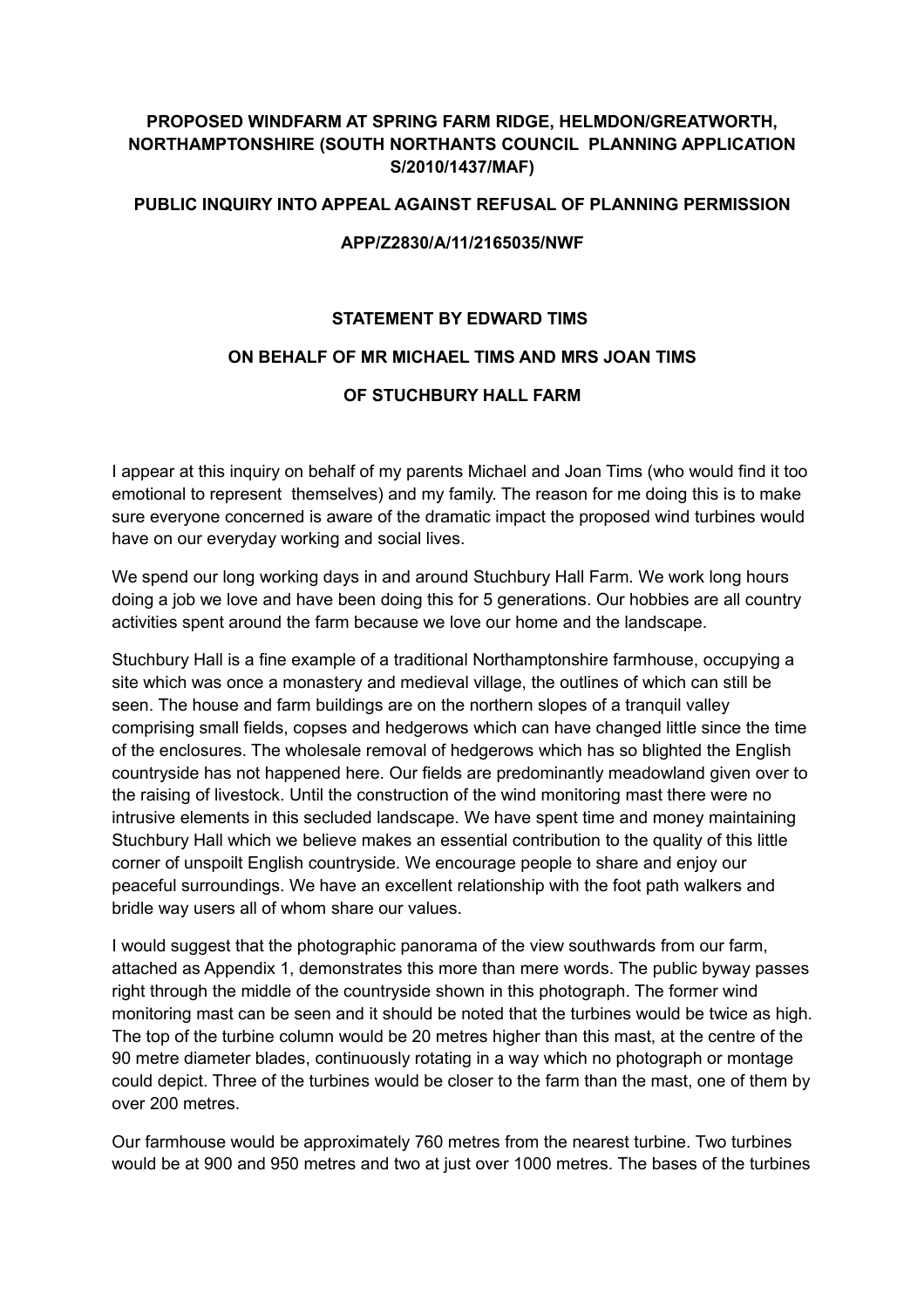on the opposite side of the valley would be at much the same level as the house. They would totally dominate the landscape to the south of the farm in an arc of 100 degrees.

The contour map below shows in pink shading the extent of our farm holding and underlines just how our land would be forced to share this small valley with the turbines.



In their Environmental Statement, Broadview admit that the presence of the turbines would create what they call a "new windfarm landscape". In the absence of an explanation of this description, we take this to mean that in such a landscape the overwhelmingly dominant features would be the 125 metre high turbines with their 90 metre diameter whirling blades. Inexplicably, this new landscape character is said to extend only to 600 or 700 metres from the turbines thus, it seems, just stopping short of our house and terminating more or less at the valley bottom or a little beyond.

 From the map and indeed at the farm when facing the proposed site, it is obvious that those of us living and working on the northern slopes opposite the turbines would have no respite from them. We have noted that in Broadview's Environmental Statement there are no maps showing the relationship of our farm holding to the turbines, no attempt to describe or illustrate the topography of the valley, and no photo montages from anywhere near Stuchbury Hall Farm.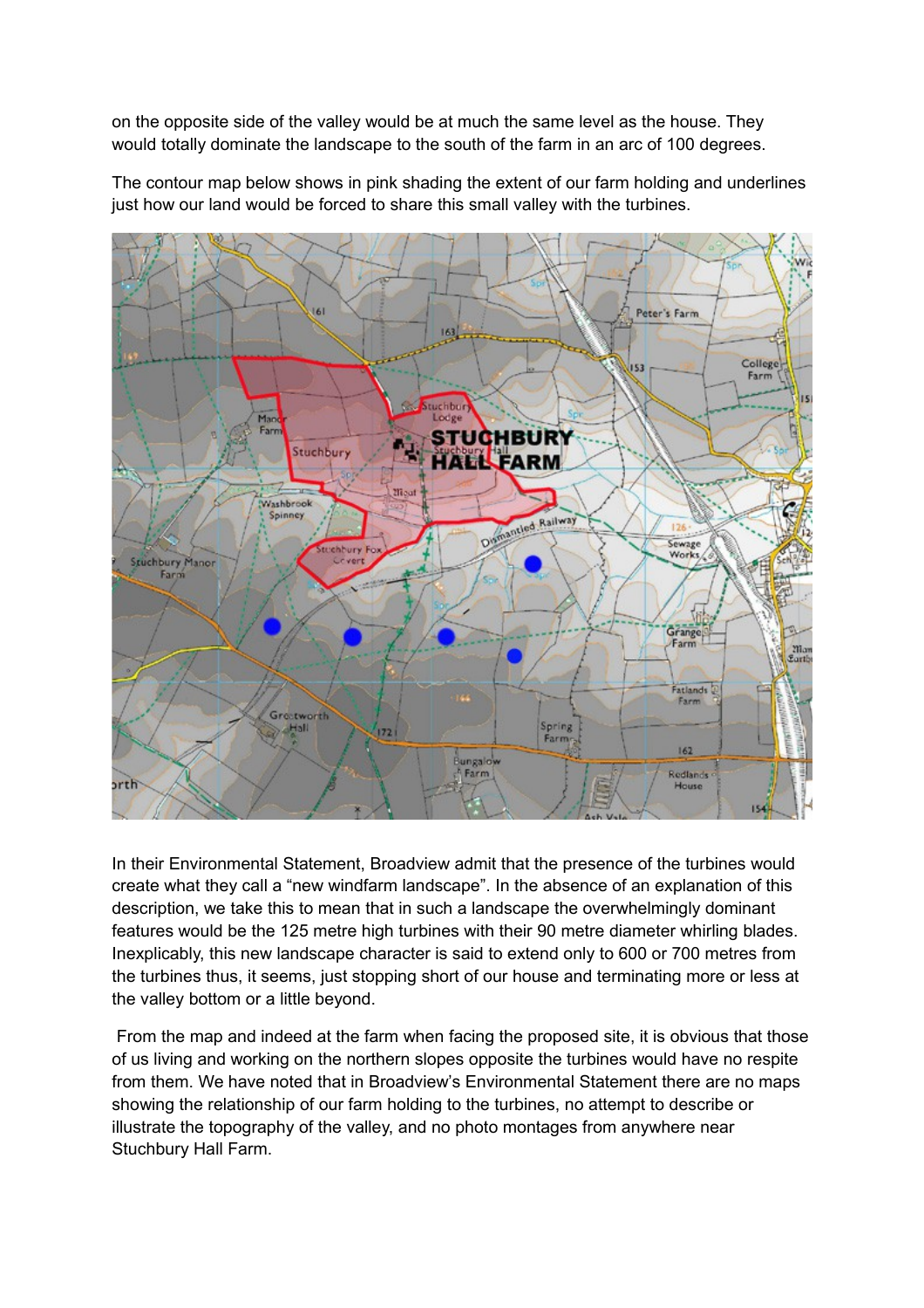However, I note that Mr Stevenson's proof of evidence to the previous inquiry does now contain a wireframe diagram of the turbines as seen from our farm. This simply confirms that all five of them would be the totally dominant new features in a field of view of 100 degrees. I think it would have been useful to this inquiry if Broadview had seen fit to use this wireframe to produce a photo montage from this point, demonstrating the character of the landscape as shown in my appendix 1 and the HSGWAG montage from View 5. This would have enabled the appropriate witness to describe how these new features *"relate well to the grain and scale of the surrounding landscape"* as claimed in the Environmental Statement.

This montage from View 5 can be seen in Pack A of the professionally prepared photo montages submitted by the Helmdon Stuchbury and Greatworth Windfarm Action Group. It should be noted that this montage shows only three of the turbines. To the left of the photograph would be Turbine No 5, the closest to our house and to the right, Turbine No 1.

To demonstrate that there would be no unacceptable effects on Stuchbury Hall Farm, Broadview simply rely on the statement that *"…this property is a two storey farmhouse located within farm buildings which would partially screen views of the proposed development.."*

Nevertheless, the conclusion reached was that the level of effect would be major and significant. It should be noted that this conclusion was reached when the nearest turbine was proposed at 816 metres. As we now know, this distance has been reduced to 760 metres in order to avoid disturbing the bats.

What this simple statement cannot explain is how the presence of the turbines would affect our everyday life at the house. The wire frames produced in Mr Stevenson's proof of evidence demonstrate just how dominant the turbines would be from the moment we turn into the approach road to our farm at Stuchbury Cottages on the Sulgrave to Helmdon road. The former wind speed mast which is less than half the height of nearby Turbine 4 could be plainly seen alongside our house as we reached it. We park our cars and farm vehicles in the open area to the east of the house, where there would be a temporary respite from the turbines by virtue of the mature trees. A glance to the left on the doorstep would reveal Turbine 3 in its unscreened entirety. We then enter what might be called the working part of the house, the farmhouse kitchen. This faces east and turbines would not be seen from the window. However, for relaxation, we use our sitting room in the part of the house which faces south towards the turbines. Through the patio doors of this room would be seen the full turning circle of the blades of at least two turbines and parts of another, constantly visible above the low roofs of our traditional farm buildings. The sitting room patio doors open on to the garden where once again the full turning circles of three turbines would be visible over the low buildings forming the southern garden boundary. This is demonstrated in the photo montages at View 4 in the HSGWAG Photomontage Packs "A" and "B". The turning blades would be seen even amongst the tree cover, which itself is seasonal and intermittent. The south facing window of the main bedroom above would have an uninterrupted view of three turbines and this room would be the main recipient of the noise increase which is not disputed.

Thus, the wind turbines would overshadow us and be seen from wherever we are on the farm, from our garden, from our sitting room and from the main bedroom. Not only are we very concerned about the visual impact, we are also concerned the effect the movement of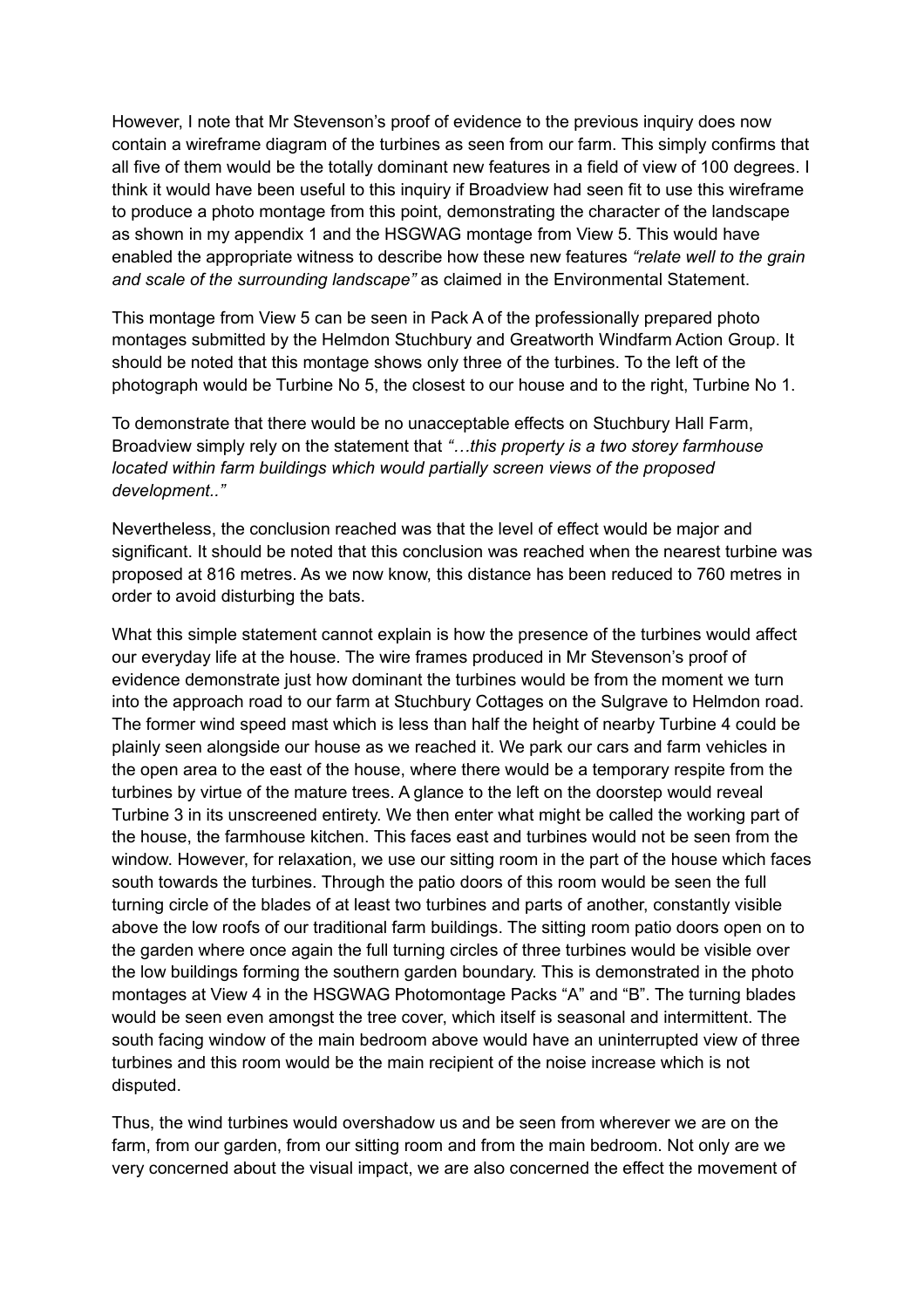the blades would have on us and our stock. The turbines would dominate the whole of our southern boundary, being as close as 200 metres in places. Broadview's flicker map, reproduced below, indicates that at least three quarters of our holding would be within the area subject to flicker and shadows. This would be particularly severe in the fields along our southern boundary.



I am given to understand that the predicted noise levels at our house are said to be acceptable under current government guidance. This does not mean that we will not hear the turbines. Indeed, given the prevailing wind direction we are likely to be conscious of the noise a great deal of the time at the house and almost all of the time in the majority of our fields. It seems that there could be times when the noise level at our house could be doubled, especially at night when it is generally exceptionally quiet at Stuchbury Hall.

When you add the noise increase to visual intrusion, flicker and shadows, it will be seen why I said at the beginning of this statement that there would be a dramatic impact on our everyday working and social lives.

My mother and father have worked hard to maintain a working farm to pass on to the next generation and I hope to do the same. My parents were planning on semi-retirement to a property on the farm and their dreams of living on the farm in their retirement with time to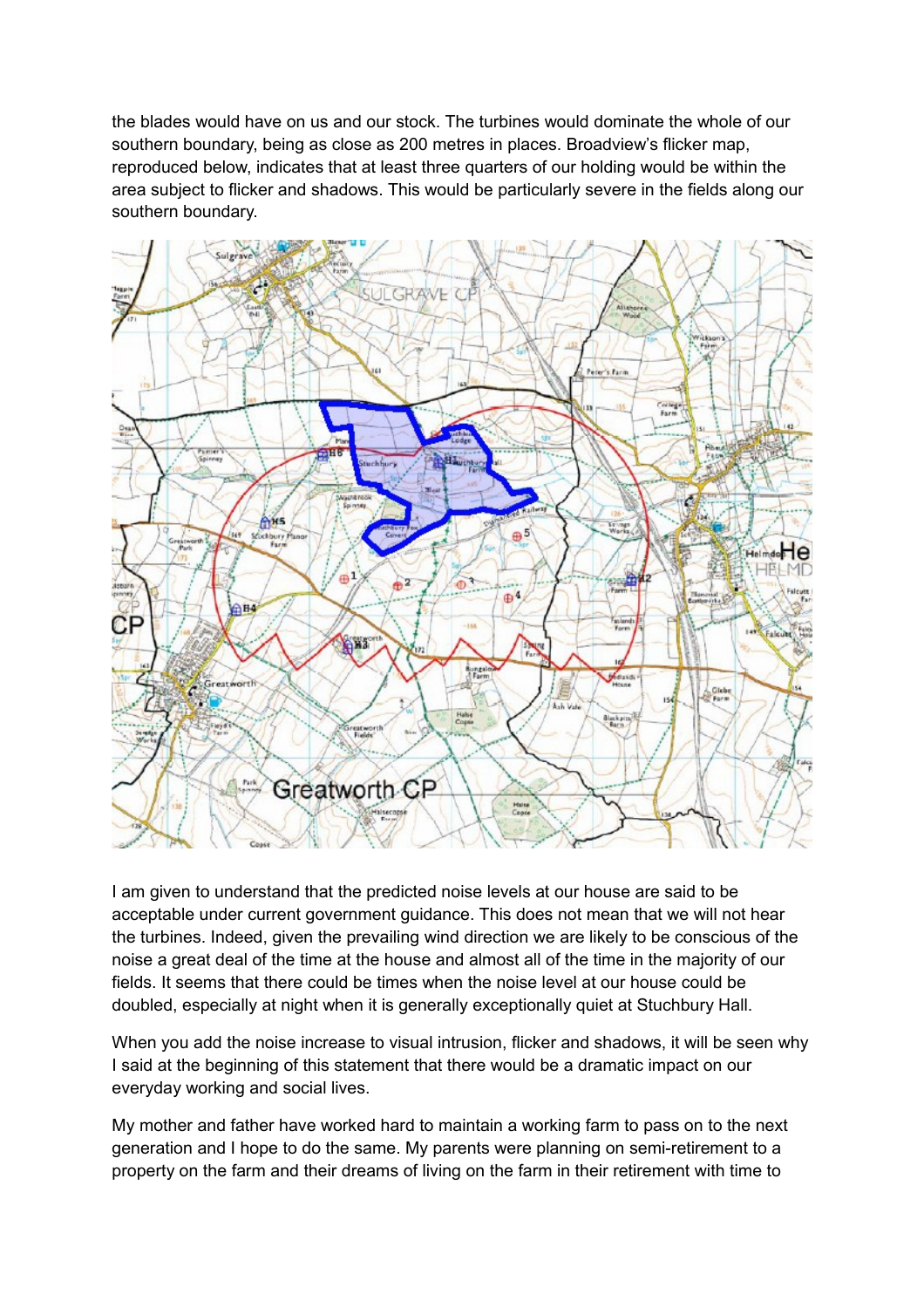spend with their grandchildren would be completely ruined if the wind farm development took place.

I would like to explain our family situation in that my parents and my family work on our traditional small farm. We have been at Stuchbury Hall for 5 generations and my parents made a decision many years ago not to diversify because it would ruin what they hold most dear – the tranquillity, peace and isolation that Stuchbury Hall offers. In short they value their home and lifestyle more than the financial benefit such changes would have meant. The proposed development of five wind turbines would be an infringement of what they hold most dear. They will totally monopolise our peaceful valley and destroy what my parents have spent their lives maintaining and treasuring. The threat of this proposed development has been, without doubt, the biggest intrusion on their lives and has caused them immense distress.

Since the last inquiry, both my parents have had health issues which has highlighted the more urgent necessity for my family and me to move home. It is becoming hard for them to cope with early and sometimes very late work. We have therefore applied for planning permission for a home in the most convenient stone barn on the farm which would be no more than 720 metres from the nearest turbine.

This new home would thus be 40 metres closer to the nearest turbine (No 5) than the existing traditional 16<sup>th</sup> century farmhouse which would be 760 metres from Turbine 5.

The fact that Turbine 5 was moved almost 40 metres nearer to our home because of the bat survey is, I think, an insult to our feelings and totally insensitive.

We all work on the farm 7 days a week – we love it and we love what we do – now we dread what might be.

Mr Corrigan told my parents quite unkindly "You do not own your view". He is absolutely right we don't own our view but that doesn't mean we and hundreds of others can't enjoy it, love it and care for it.

We don't live in a national park, or an area of outstanding natural beauty but we do live in an area of unspoilt, traditional English countryside which, I suggest to you, has the kind of "intrinsic character and beauty" which the recent National Planning Policy guidance requires to be taken account of in reaching the decision such as the one to be made here.

I appreciate that the decision on this appeal must have regard to any contribution the proposal might make to the fight against global warming, an issue which concerns us all. I simply ask that in making the decision, regard is also paid to the massive impact which the wind turbines would have upon us as a family, every day of our lives.

Thank you.